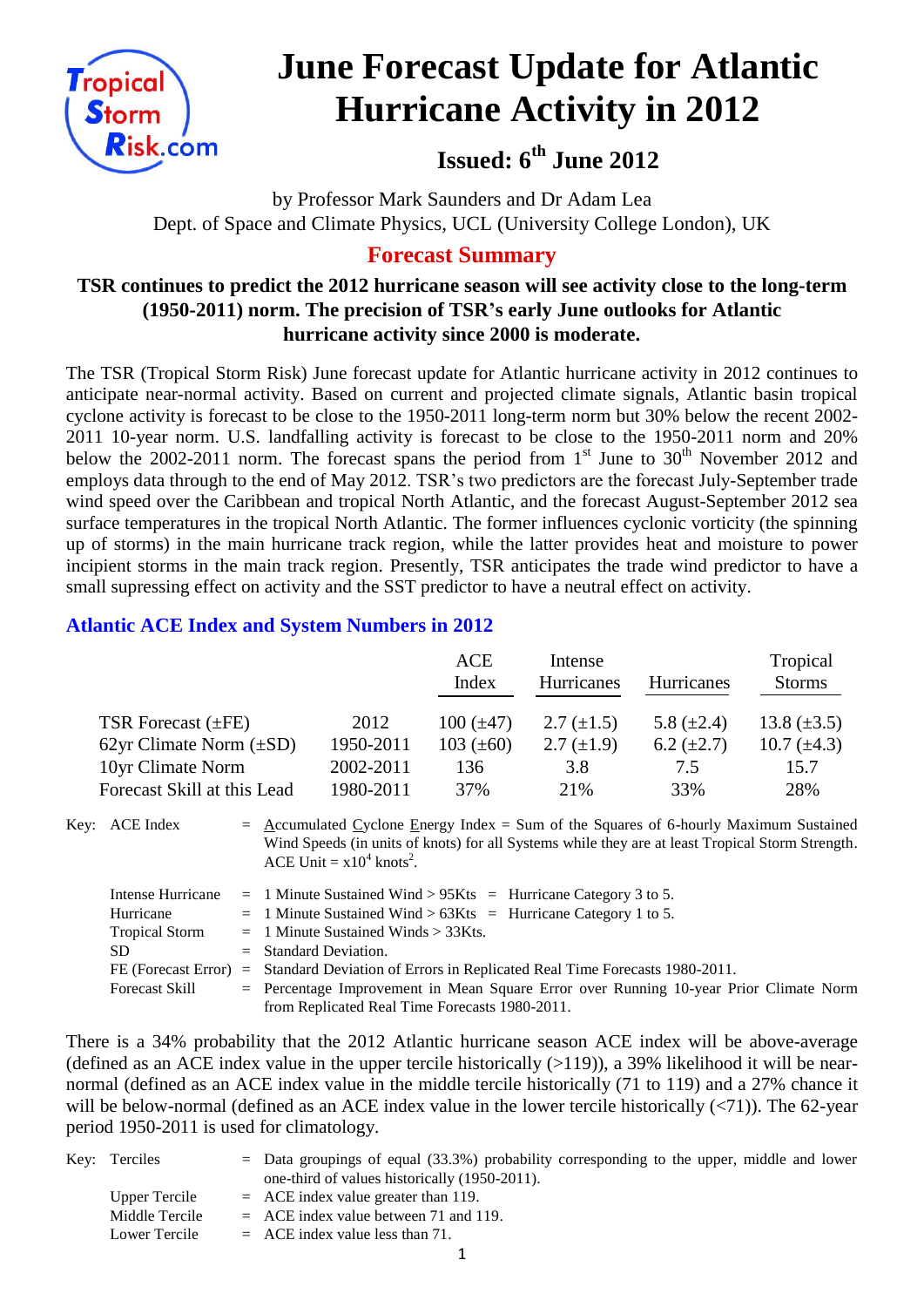## **ACE Index & Numbers Forming in the MDR, Caribbean Sea and Gulf of Mexico in 2012**

|                              |           | ACE<br>Index  | Intense<br>Hurricanes | <b>Hurricanes</b> | Tropical<br><b>Storms</b> |
|------------------------------|-----------|---------------|-----------------------|-------------------|---------------------------|
| TSR Forecast $(\pm FE)$      | 2012      | 78 $(\pm 44)$ | 2.4 $(\pm 1.3)$       | 4.1 $(\pm 1.9)$   | 7.8 $(\pm 2.6)$           |
| 62yr Climate Norm $(\pm SD)$ | 1950-2011 | $81 (\pm 58)$ | 2.4 $(\pm 1.8)$       | 4.4 $(\pm 2.5)$   | 7.4 $(\pm 3.5)$           |
| Forecast Skill at this Lead  | 1980-2011 | 40%           | 30%                   | 44%               | 43%                       |

The Atlantic hurricane Main Development Region (MDR) is the region  $10^{\circ}N-20^{\circ}N$ ,  $20^{\circ}W-60^{\circ}W$  between the Cape Verde Islands and the Caribbean Lesser Antilles. A storm is defined as having formed within this region if it reached at least tropical depression status while in the area.

There is a 34% probability that the 2012 Atlantic hurricane season ACE index will be above-average (defined as an ACE index value in the upper tercile historically (>95)), a 44% likelihood it will be nearnormal (defined as an ACE index value in the middle tercile historically (41 to 95) and a 22% chance it will be below-normal (defined as an ACE index value in the lower tercile historically  $(\leq 41)$ ). The 62-year period 1950-2011 is used for climatology.

#### **USA Landfalling ACE Index and Numbers in 2012**

|                              |           | <b>ACE</b>        | Tropical          |                   |
|------------------------------|-----------|-------------------|-------------------|-------------------|
|                              |           | Index             | <b>Hurricanes</b> | <b>Storms</b>     |
| TSR Forecast $(\pm FE)$      | 2012      | $2.5 \ (\pm 2.1)$ | $1.6 (\pm 1.5)$   | $3.7 \ (\pm 2.2)$ |
| 62yr Climate Norm $(\pm SD)$ | 1950-2011 | 2.4 $(\pm 2.2)$   | $1.5 \ (\pm 1.3)$ | 3.1 $(\pm 2.0)$   |
| 10yr Climate Norm            | 2002-2011 | 2.8               | 1.7               | 4.4               |
| Forecast Skill at this Lead  | 1980-2011 | 8%                | 10%               | 4%                |

| Key: ACE Index                           | $=$ Accumulated Cyclone Energy Index $=$ Sum of the Squares of hourly Maximum<br>Sustained Wind Speeds (in units of knots) for all Systems while they are at least<br>Tropical Storm Strength and over the USA Mainland (reduced by a factor of 6).<br>ACE Unit $= x10^4$ knots <sup>2</sup> . |
|------------------------------------------|------------------------------------------------------------------------------------------------------------------------------------------------------------------------------------------------------------------------------------------------------------------------------------------------|
| Landfall Strike Category<br>USA Mainland | $=$ Maximum 1 Minute Sustained Wind of Storm Directly Striking Land.<br>$=$ Brownsville (Texas) to Maine                                                                                                                                                                                       |

USA landfalling intense hurricanes are not forecast since we have no skill at any lead.

There is a 49% probability that in 2012 the USA landfalling ACE index will be above average (defined as a USA ACE index value in the upper tercile historically (>2.54)), a 26% likelihood it will be near-normal (defined as a USA ACE index value in the middle tercile historically (1.11 to 2.54)) and a 25% chance it will be below-normal (defined as a USA ACE index value in the lower tercile historically  $(\langle 1.11 \rangle)$ ). The 62-year period 1950-2011 is used for climatology.

#### **Caribbean Lesser Antilles Landfalling Numbers in 2012**

|                              |           | <b>ACE</b><br>Index | Intense<br>Hurricanes | <b>Hurricanes</b> | Tropical<br><b>Storms</b> |
|------------------------------|-----------|---------------------|-----------------------|-------------------|---------------------------|
| TSR Forecast $(\pm FE)$      | 2012      | $1.3 \ (\pm 1.8)$   | $0.2~(\pm 0.4)$       | $0.5 (\pm 0.6)$   | $1.2 \ (\pm 0.9)$         |
| 62yr Climate Norm $(\pm SD)$ | 1950-2011 | 1.4 $(\pm 2.0)$     | $0.2 \ (\pm 0.5)$     | $0.5 \ (\pm 0.7)$ | 1.1 $(\pm 1.0)$           |
| 10yr Climate Norm            | 2002-2011 | 1.0                 | 0.1                   | 0.5               | 1.1                       |
| Forecast Skill at this Lead  | 1980-2011 | 19%                 | 10%                   | 28%               | 16%                       |

Key:  $ACE Index = Accumulated Cyclone Energy Index = Sum of the Squares of hourly Maximum$ Sustained Wind Speeds (in units of knots) for all Systems while they are at least Tropical Storm Strength and over the USA Mainland (reduced by a factor of 6). ACE Unit =  $x10^4$  knots<sup>2</sup>.

| Landfall Strike Category | = Maximum 1 Minute Sustained Wind of Storm Directly Striking Land. |
|--------------------------|--------------------------------------------------------------------|
| Lesser Antilles          | $=$ Island Arc from Anguilla to Trinidad Inclusive.                |

2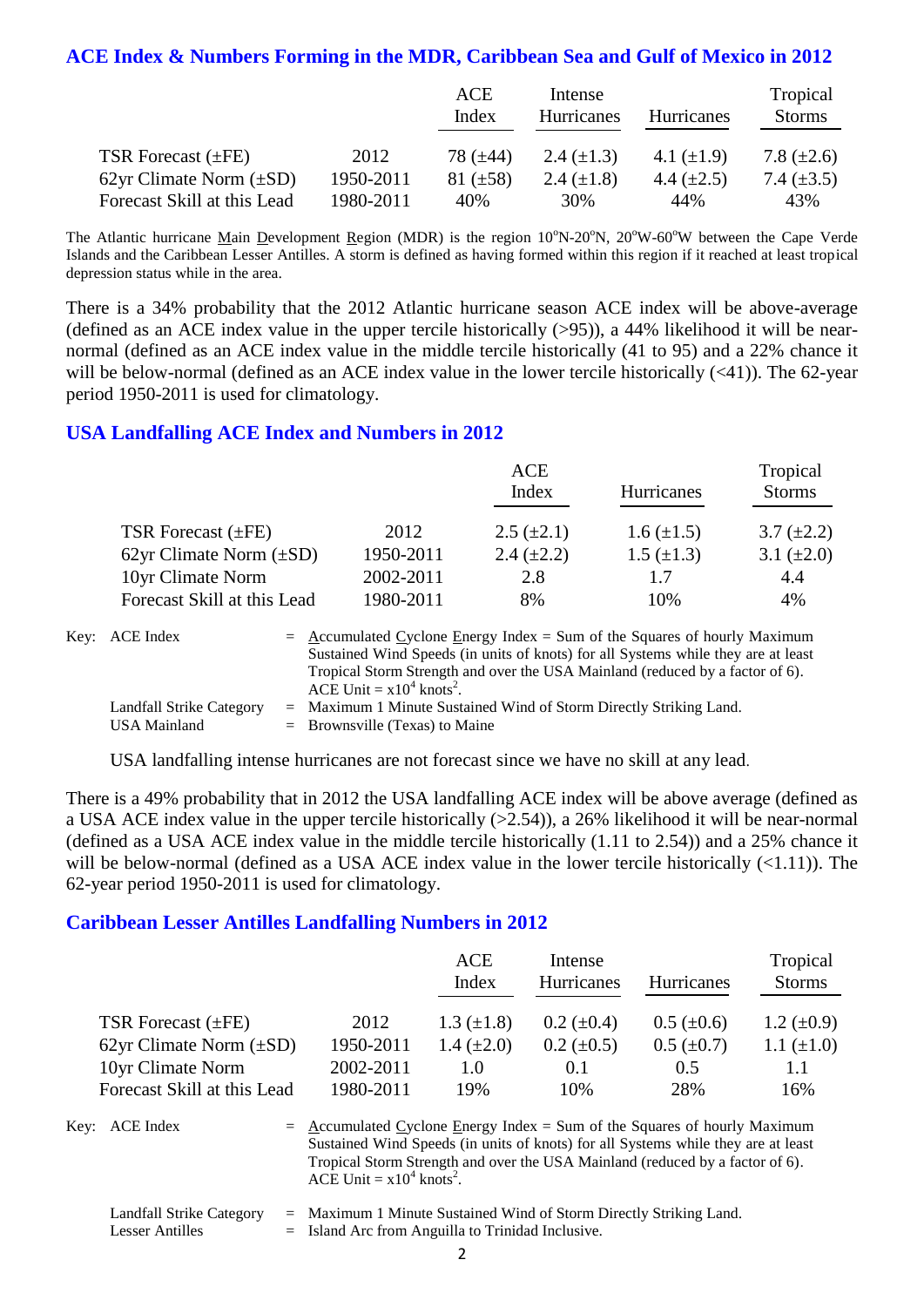## **Key Predictors for 2012**

The key factors behind the TSR forecast for a near-average hurricane season in 2012 are the anticipated small supressing effect of the July-September forecast trade wind at 925mb height over the Caribbean Sea and tropical North Atlantic region  $(7.5^{\circ}N - 17.5^{\circ}N, 30^{\circ}W - 100^{\circ}W)$ , and near-neutral effect of August-September forecast sea surface temperature for the Atlantic MDR  $(10^{\circ}N - 20^{\circ}N, 20^{\circ}W - 60^{\circ}W)$ . The current forecasts for these predictors are  $-0.33\pm0.68$  ms<sup>-1</sup> (up from the May pre-season forecast value of  $-0.39\pm0.80$  ms<sup>-1</sup>) weaker than normal (1980-2011 climatology) and  $0.10\pm0.22$ °C cooler than normal (1980-2011 climatology) (up slightly from the May pre-season forecast value of  $0.12 \pm 0.26$ °C cooler than normal). The July-September 2012 trade wind prediction is based on an expectation of neutral ENSO conditions in August-September 2012 as forecast by an in-house multi-ensemble extension of the Knaff and Landsea (1997) ENSO-CLIPER model (Lloyd-Hughes et al, 2004). The forecast skills for these predictors at this lead are 49% and 53% respectively. However, it should be stressed there are significant forecast uncertainties in both these predictors at this lead.

## **The Precision of Seasonal Hurricane Forecasts**

The figure displays the recent 10-year (2002-2011) skill for the forecast number of North Atlantic hurricanes issued by different organisations.



**Month of Forecast Issue** 

Forecast precision is assessed using the Mean Square Skill Score (MSSS) which is the percentage improvement in mean square error over a climatological forecast. Positive skill indicates that the model performs better than a climatology forecast, whilst a negative skill indicates that it performs worse than climatology. Two different climatologies are used: a fixed 50-year (1950-1999) climatology and a running prior 10-year climate norm.

The figure compares the forecast skill of the TSR, NOAA (National Oceanic and Atmospheric Administration) and CSU (Colorado State University) seasonal hurricane outlooks 2002-2011 as a function of lead time. NOAA does not release seasonal outlooks before late May. It is clear there is little skill in forecasting the upcoming number of Atlantic hurricanes from the prior December. Skill climbs slowly as the hurricane season approaches. Moderate skill levels are reached by early June and good skill levels are achieved from early August.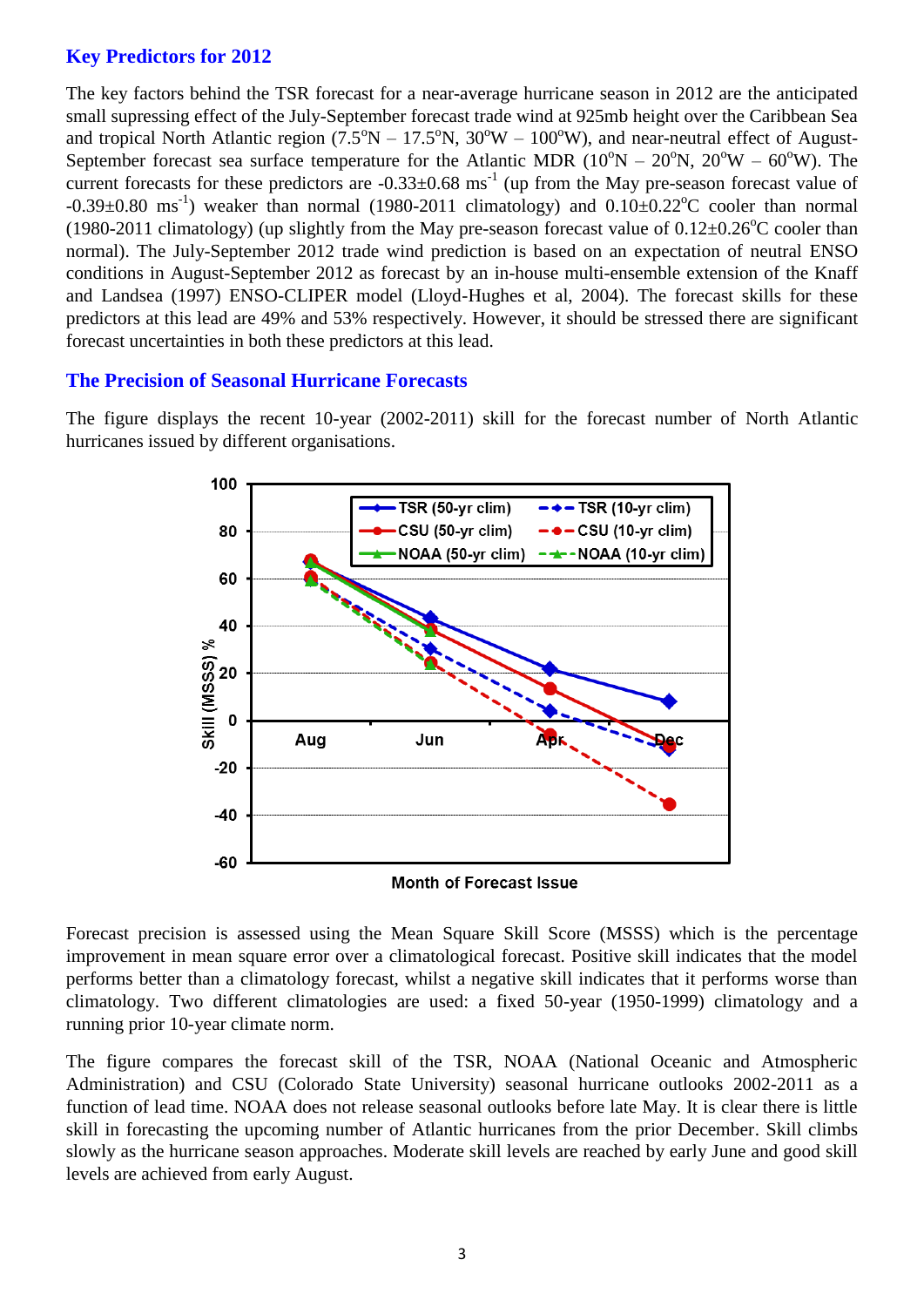In terms of TSR forecast successes and failures in recent years, the 2004, 2005, 2008, 2010 and 2011 North Atlantic hurricane seasons were predicted to have 'high activity' (i.e. in the top one third of years historically) to high (60-70%) probability from the previous December. In contrast, the TSR extended range forecasts for the 2006, 2007 and 2009 hurricane seasons were less impressive.

#### **Further Information and Next Forecast**

Further information about TSR forecasts and verifications may be obtained from the TSR web site *http://www.tropicalstormrisk.com*. The next TSR forecast update for the 2012 Atlantic hurricane season will be issued on the  $6<sup>th</sup>$  July 2012.

## **References**

- Knaff, J. A. and C. W. Landsea, An El Niño-Southern Oscillation Climatology and Persistence (CLIPER) Forecasting Scheme, *Wea. Forecasting*, **12**, 633-652, 1997.
- [Lloyd-Hughes, B., M. A. Saunders and P. Rockett, A consolidated CLIPER model for improved](http://www.tropicalstormrisk.com/docs/Lloyd-Hughesetal2004.pdf)  [August-September ENSO prediction skill,](http://www.tropicalstormrisk.com/docs/Lloyd-Hughesetal2004.pdf) *Wea. Forecasting*, **19**, 1089-1105, 2004.

## **Appendix – Predictions from Previous Months**

#### **1. Atlantic ACE Index and System Numbers**

| <b>Atlantic ACE Index and System Numbers 2012</b> |             |                     |                                    |                 |                       |  |  |
|---------------------------------------------------|-------------|---------------------|------------------------------------|-----------------|-----------------------|--|--|
|                                                   |             | <b>ACE</b><br>Index | Named<br>Tropical<br><b>Storms</b> | Hurricanes      | Intense<br>Hurricanes |  |  |
| Average Number $(\pm SD)$ (1950-2011)             |             | 103 $(\pm 60)$      | $10.7 (\pm 4.3)$                   | 6.2 $(\pm 2.7)$ | $2.7 (\pm 1.9)$       |  |  |
| Average Number (2002-2011)                        |             | 136                 | 15.7                               | 7.5             | 3.8                   |  |  |
|                                                   | 6 Jun 2012  | $100 (\pm 47)$      | 13.8 $(\pm 3.5)$                   | 5.8 $(\pm 2.4)$ | $2.7 \ (\pm 1.5)$     |  |  |
| TSR Forecasts $(\pm SD)$                          | 23 May 2012 | 98 $(\pm 52)$       | $12.7 (\pm 3.9)$                   | 5.7 $(\pm 2.7)$ | $2.7 \ (\pm 1.5)$     |  |  |
|                                                   | 12 Apr 2012 | 95 $(\pm 55)$       | $12.5 (\pm 4.1)$                   | 5.6 $(\pm 2.8)$ | $2.6 (\pm 1.6)$       |  |  |
|                                                   | 7 Dec 2011  | $117 (\pm 58)$      | 14.1 $(\pm 4.2)$                   | $6.7 (\pm 3.0)$ | 3.3 $(\pm 1.6)$       |  |  |
| <b>CSU</b> Forecasts                              | 1 Jun 2012  | 80                  | 13                                 | 5               | $\mathfrak{D}$        |  |  |
|                                                   | 4 Apr 2012  | 70                  | 10                                 | 4               | 2                     |  |  |
| <b>NOAA Forecast</b>                              | 24 May 2012 | 60-130              | $9 - 15$                           | $4 - 8$         | $1 - 3$               |  |  |
| Met Office Forecast                               | 24 May 2012 | $90 (\pm 62)$       | $10*(\pm 3)$                       |                 |                       |  |  |
| Institute of<br>Meteorology, Cuba                 | 4 May 2012  |                     | 10                                 | 5               |                       |  |  |

\*Does not include tropical storm's Alberto and Beryl.

#### **2. MDR, Caribbean Sea and Gulf of Mexico ACE Index and Numbers**

| <b>MDR, Caribbean Sea and Gulf of Mexico ACE Index and Numbers 2012</b> |             |                     |                                    |                 |                       |  |  |
|-------------------------------------------------------------------------|-------------|---------------------|------------------------------------|-----------------|-----------------------|--|--|
|                                                                         |             | <b>ACE</b><br>Index | Named<br>Tropical<br><b>Storms</b> | Hurricanes      | Intense<br>Hurricanes |  |  |
| Average Number $(\pm SD)$ (1950-2011)                                   |             | 81 $(\pm 58)$       | 7.4 $(\pm 3.5)$                    | 4.4 $(\pm 2.5)$ | 2.4 $(\pm 1.8)$       |  |  |
| Average Number (2002-2011)                                              |             | 114                 | 10.6                               | 5.8             | 3.5                   |  |  |
|                                                                         | 6 Jun 2012  | 78 (±44)            | 7.8 $(\pm 2.6)$                    | 4.1 $(\pm 1.9)$ | 2.4 $(\pm 1.3)$       |  |  |
| TSR Forecast $(\pm SD)$                                                 | 23 May 2012 | 76 $(\pm 48)$       | 7.6 $(\pm 3.0)$                    | 4.0 $(\pm 2.2)$ | 2.4 $(\pm 1.4)$       |  |  |
|                                                                         | 12 Apr 2012 | 72 $(\pm 52)$       | 7.4 $(\pm 3.3)$                    | 3.9 $(\pm 2.4)$ | $2.3 \ (\pm 1.5)$     |  |  |